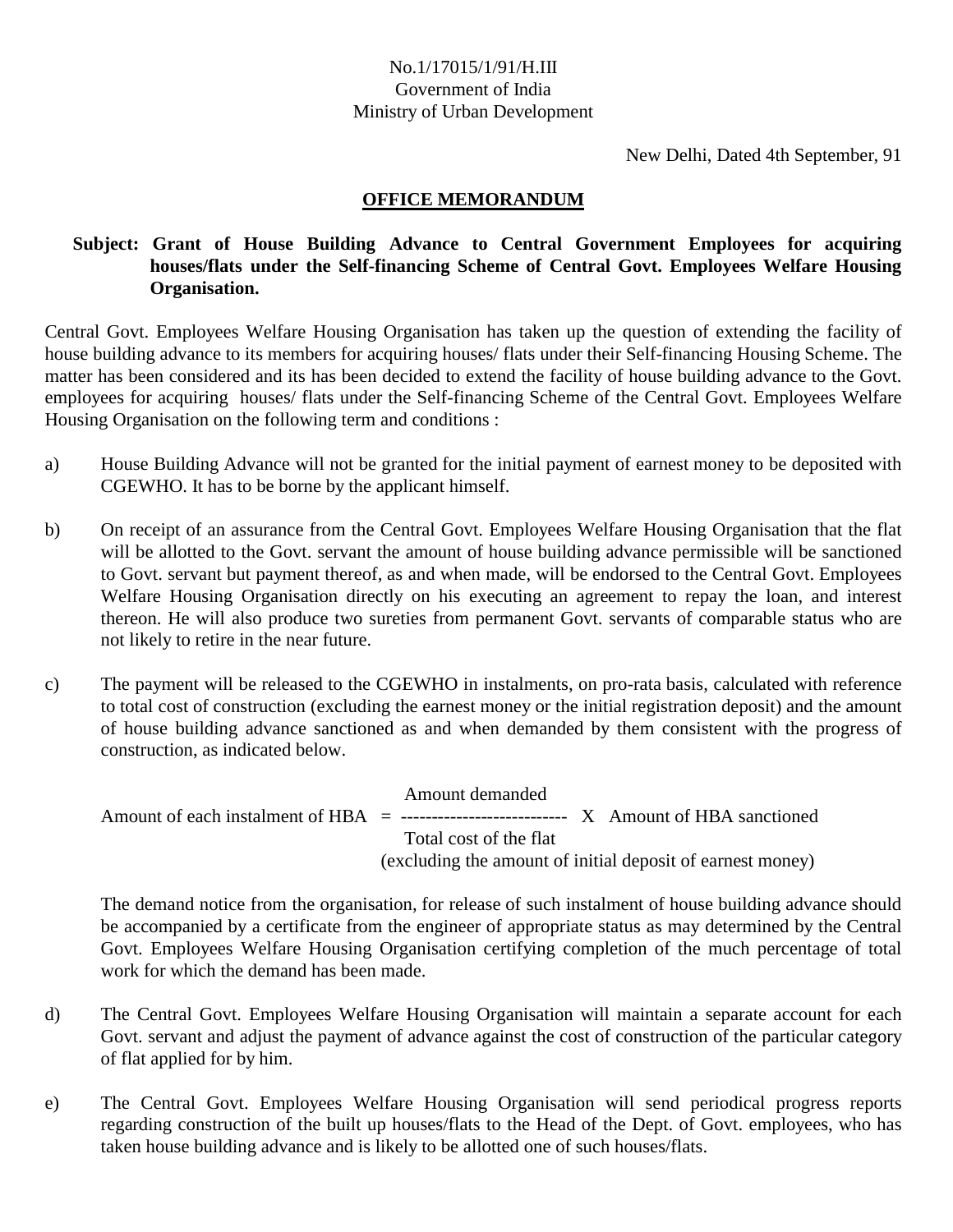- f) On completion of flat, its possession will be handed over to the Govt. servant who will forthwith mortgage the same to the President of India.
- g) The amount of advance will be admissible as per house building advance rules of the Govt. of India issued from time to time.
- h) The cost of the flat over and above the admissible advance will be borne by the Govt. servant.
- i) If the Govt. servant wants to withdraw from the scheme or is unable to meet the balance amount representing the difference between the house building advance sanctioned by the Govt. and the actual cost of the house, the amount of house building advance will be refunded forthwith to the Govt. by the Central Govt. Employees Welfare Housing Organisation.
- j) With a view to safeguarding the interest of the Govt. the organisation will enter into a Tripartite Agreement in the form in Annexure -I to this O.M.
- k) The mode of payment of house building advance and interest thereon will be as under the normal rules. The recovery shall start after 18 months of the release of first instalment or possession of the flat, whichever is earlier.
- 2. The applicant Govt. servants may also be asked to produce the following documents, before they are sanctioned house building advance for acquiring house/flats under self-financing scheme of Central Govt. Employees Welfare Housing Organisation.
- i) Certificate regarding the marketable title of the Central Govt. Employees Welfare Housing Organisation over the concerned land.
- ii) A written assurance from the organisation to the effect that on completion of the flat it will be allotted to the Govt. servant who will mortgage the same to the President of India.
- iii) Original agreement, if any, between the Central Govt. Employees Welfare Housing Organisation and the applicant Govt. servant, the share certificate, if any, issued by the organisation and the original receipts for the payment made to the organisation.

Sd/- (S. Balakrishnan) (Under Secretary to the Govt. of India)

To:

- 1. All Ministries/ Depts. of Govt. of India.
- 2. Union Territories of Delhi, Andaman & Nicobar Islands, Chandigarh, Dadra and Nagar Haveli, Lakshadweep and Daman & Diu.
- 3. Office of the C & AG, New Delhi.
- 4. Supreme Court of India.

Copy to:

- 1. Secretary, Staff side, National Council (JCM), 13, C, Ferozshah Road, New Delhi.
- 2. JCA, Division, Dept. of Personal & Training, New Delhi.
- 3. US (Admn.) Ministry of Urban Development, New Delhi.
- 4. CGEWHO, 6th Floor, Janpath Bhawan, Janpath, New Delhi.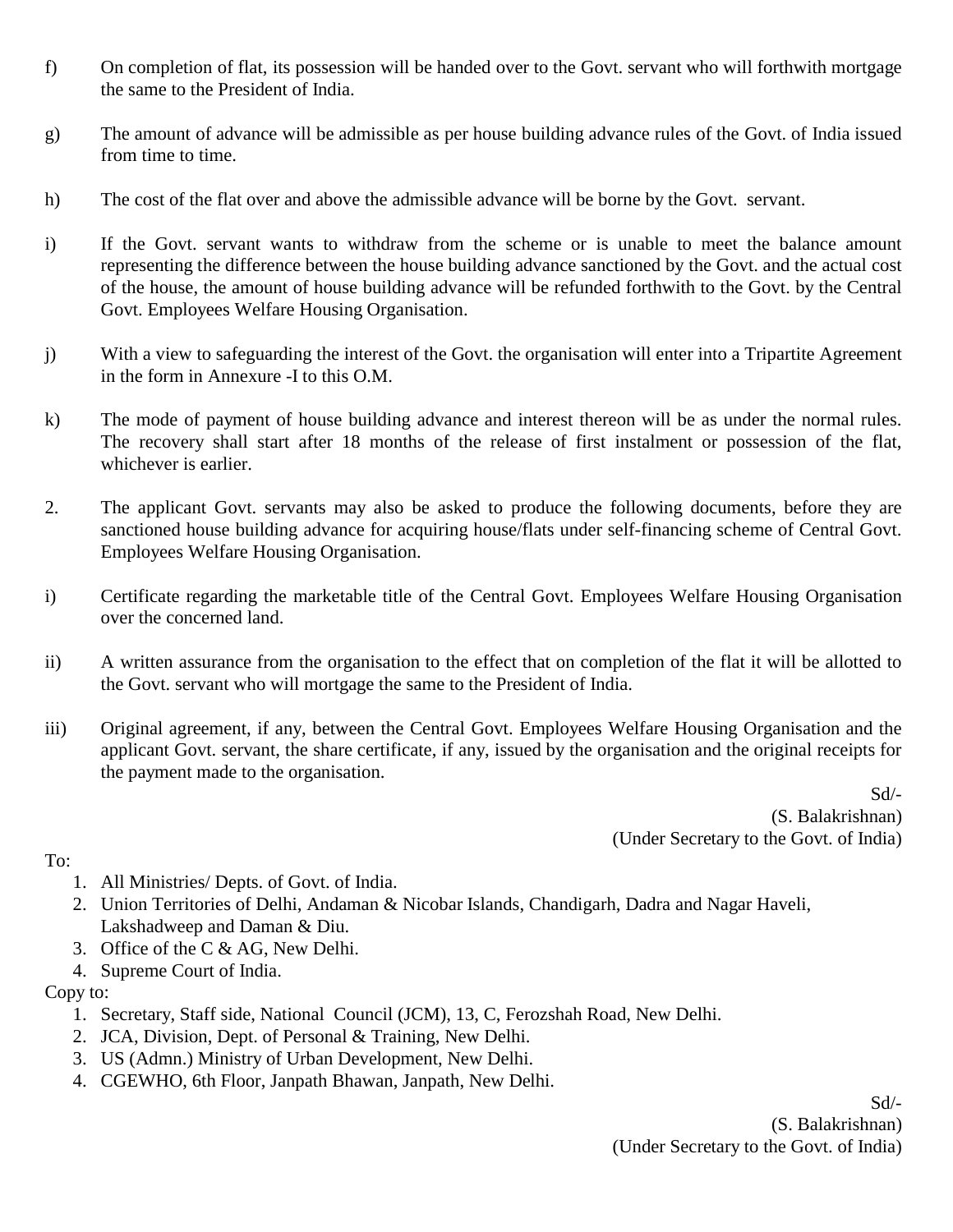## **ANNEXURE I**

| Form of Tripartite Agreement to be executed at the time of drawing an advance for purchase of house under the             |                                                                   |
|---------------------------------------------------------------------------------------------------------------------------|-------------------------------------------------------------------|
|                                                                                                                           |                                                                   |
|                                                                                                                           |                                                                   |
| between                                                                                                                   |                                                                   |
|                                                                                                                           |                                                                   |
| of a t present serving as                                                                                                 |                                                                   |
|                                                                                                                           | herein after called the 'Borrower' (which expression shall unless |
| excluded by or repugnant to the context deemed to include his/her heirs, executors, administrators and legal              |                                                                   |
|                                                                                                                           |                                                                   |
| section hereinafter<br>called the authority of                                                                            | the<br>second<br>part<br>and $\qquad \qquad$                      |
| (which expression unless repugnant to the context shall include its successors                                            |                                                                   |
| and assigns) of the third part.                                                                                           |                                                                   |
| Whereas the borrower desired to purchase a ready built flat/house from the authority under self-financing scheme          |                                                                   |
| (hereinafter referred to as the said scheme) which envisages allotment of ready-built house/flat after a period of        |                                                                   |
| years and payment of the cost of construction in instalments as mentioned in the brochure of the scheme.                  |                                                                   |
| AND WHEREAS THE BORROWER has under the provisions of the rules framed by the Central Govt. to regulate                    |                                                                   |
| the grant of advance to the employees of Central Govt. for building house, etc. (hereinafter referred to as the said      |                                                                   |
|                                                                                                                           |                                                                   |
| Rs. ______________to purchase of house/flat under the scheme and the Govt. _____________________has sanctioned an         |                                                                   |
|                                                                                                                           |                                                                   |
| is annexed to these present for the purpose aforesaid on the terms and conditions set forth therein.                      |                                                                   |
| consideration<br>of<br>the<br>In<br>sum                                                                                   | of<br>Rs.                                                         |
|                                                                                                                           |                                                                   |
| amount of registration deposited with Authority under the scheme for the purchase of a ready-built house/flat and         |                                                                   |
|                                                                                                                           |                                                                   |
| advance sanctioned to be paid by the Govt. __________________ directly to the Authority on behalf of the borrower,        |                                                                   |
| it is hereby agreed to be and between the parties hereto as follows :                                                     |                                                                   |
| On the receipt of an assurance from the Authority that house will be allotted to the borrower herein, the<br>$\mathbf{i}$ |                                                                   |
| amount of house building advance permissible will be sanctioned to the borrower but the actual payment                    |                                                                   |

will be made to the Authority as and when demanded by them on pro-rata basis, calculated as under consistent with the progress of construction :

Amount demanded

Amount of each instalment of  $HBA =$  ------------------------------ X Amount of HBA sanctioned

 Total cost of the flat (excluding the amount of initial deposit of earnest money)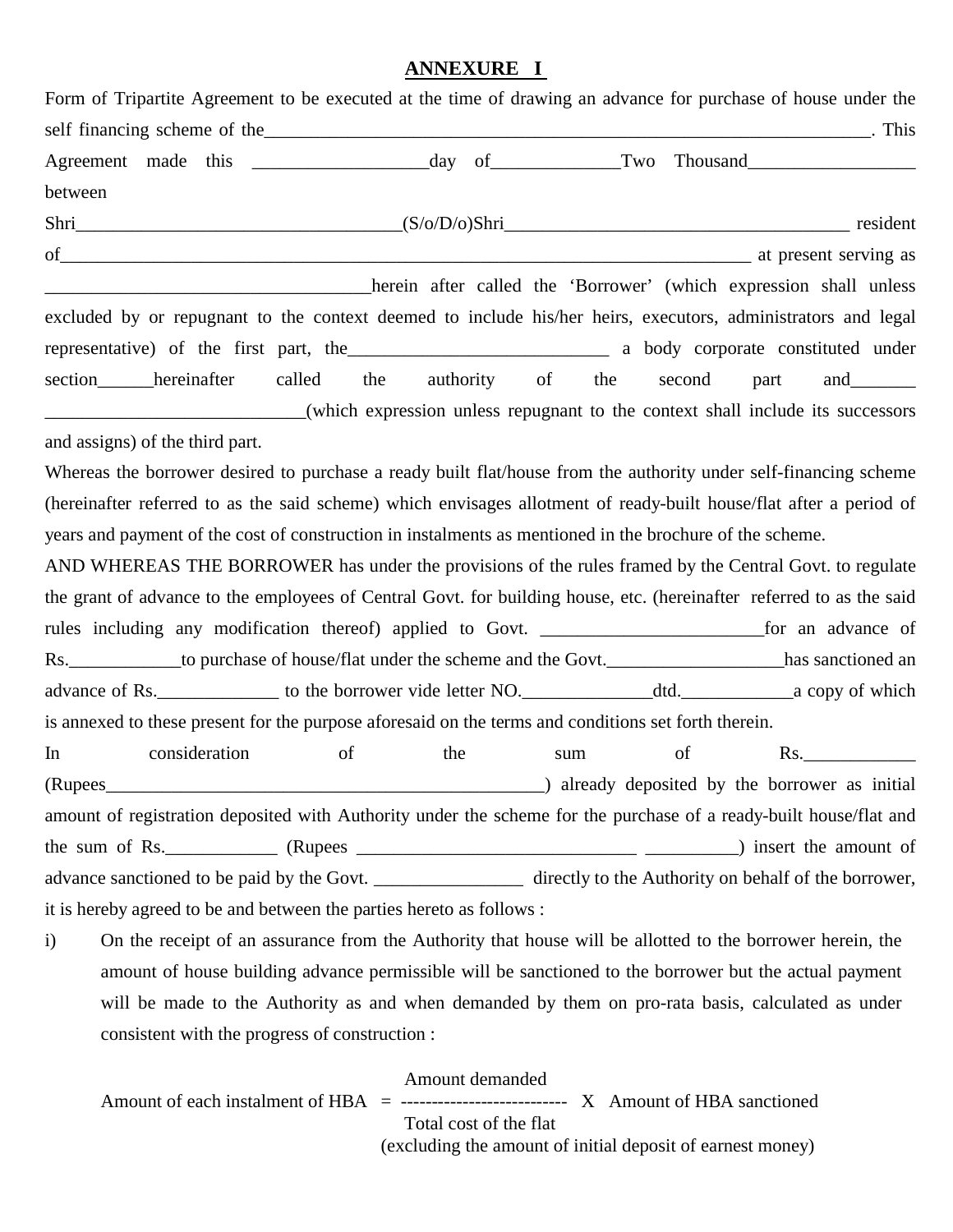- 1. The amount in excess of the amount of house building advance permissible and sanctioned to the borrower will be paid by the borrower to the Authority directly, so as to make the payment to the in the manner as mentioned herein before. In case there is any delay in payment of the instalment by the Govt.\_\_\_\_\_\_\_\_\_\_\_\_\_\_\_\_\_\_\_\_\_\_or the borrower or any other default, in either case it will be treated as default on the part of borrower & consequence of such default will be borne by the borrower whose sole responsibility it shall be to make all the payment.
- 2. The Authority will maintain a separate account for the borrower and adjust the payment of advance received by it from Govt. against the cost of construction of particular category of house/flat applied for by him.
- 3. On completion of the house/flat and subject to the fulfillment of all relevant terms & conditions including those specified in para  $\frac{1}{\sqrt{1-\frac{1}{\sqrt{1-\frac{1}{\sqrt{1-\frac{1}{\sqrt{1-\frac{1}{\sqrt{1-\frac{1}{\sqrt{1-\frac{1}{\sqrt{1-\frac{1}{\sqrt{1-\frac{1}{\sqrt{1-\frac{1}{\sqrt{1-\frac{1}{\sqrt{1-\frac{1}{\sqrt{1-\frac{1}{\sqrt{1-\frac{1}{\sqrt{1-\frac{1}{\sqrt{1-\frac{1}{\sqrt{1-\frac{1}{\sqrt{1-\frac{1}{\sqrt{1-\frac{1}{\sqrt{1-\frac{1}{\sqrt{1-\frac{1}{\sqrt{1-\frac{1}{\sqrt{1-\frac{1$ presents its possession will be handed over the to borrower forthwith along with the title there to on lease/freehold right basis who will mortgage the house/flat (Regn. No.\_\_\_\_\_\_\_\_\_\_\_) within days to as security for the said advance. He should also furnish all the necessary certificates for the purpose of registration.
- 4. The cost of the house/flat, if in excess of the amount of house building advance sanctioned will be borne and paid by the borrower.
- 5. The borrower is to repay to the Govt. <br>the said amount of Rs. (insert full amount sanctioned with paragraph 7 below) by\_\_\_\_\_\_\_\_\_\_\_\_\_ (number of instalment to be filled in) monthly instalment of Rs.\_\_\_\_\_\_\_\_\_\_\_\_\_from this pay commencing from the month of\_\_\_\_\_\_\_\_\_\_\_\_ Two Thousand \_\_\_\_\_\_\_\_\_\_\_ or from the month following obtaining of the possession of the house whichever is earlier and the Borrower hereby authorizes the Govt.\_\_\_\_\_\_\_\_\_\_\_\_\_\_\_ to make such deduction from his monthly pay, leave salary and subsistence allowance bills.
- 6. If the borrower wants to withdraw from the scheme or fails to pay the balance amount representing the difference between the house building advance sanctioned by the Govt. and the actual cost of the flat, or quits the service of the Govt. or dies, the amount of house building advance will be refunded forthwith to the Govt. The amount of initial deposit of Rs.<br>\_\_\_\_\_\_\_\_\_\_\_\_ will be refunded to the borrower or his legal heirs, as the case may be, by the Authority after deducting such amounts as may payable by him as communicated in the brochure.